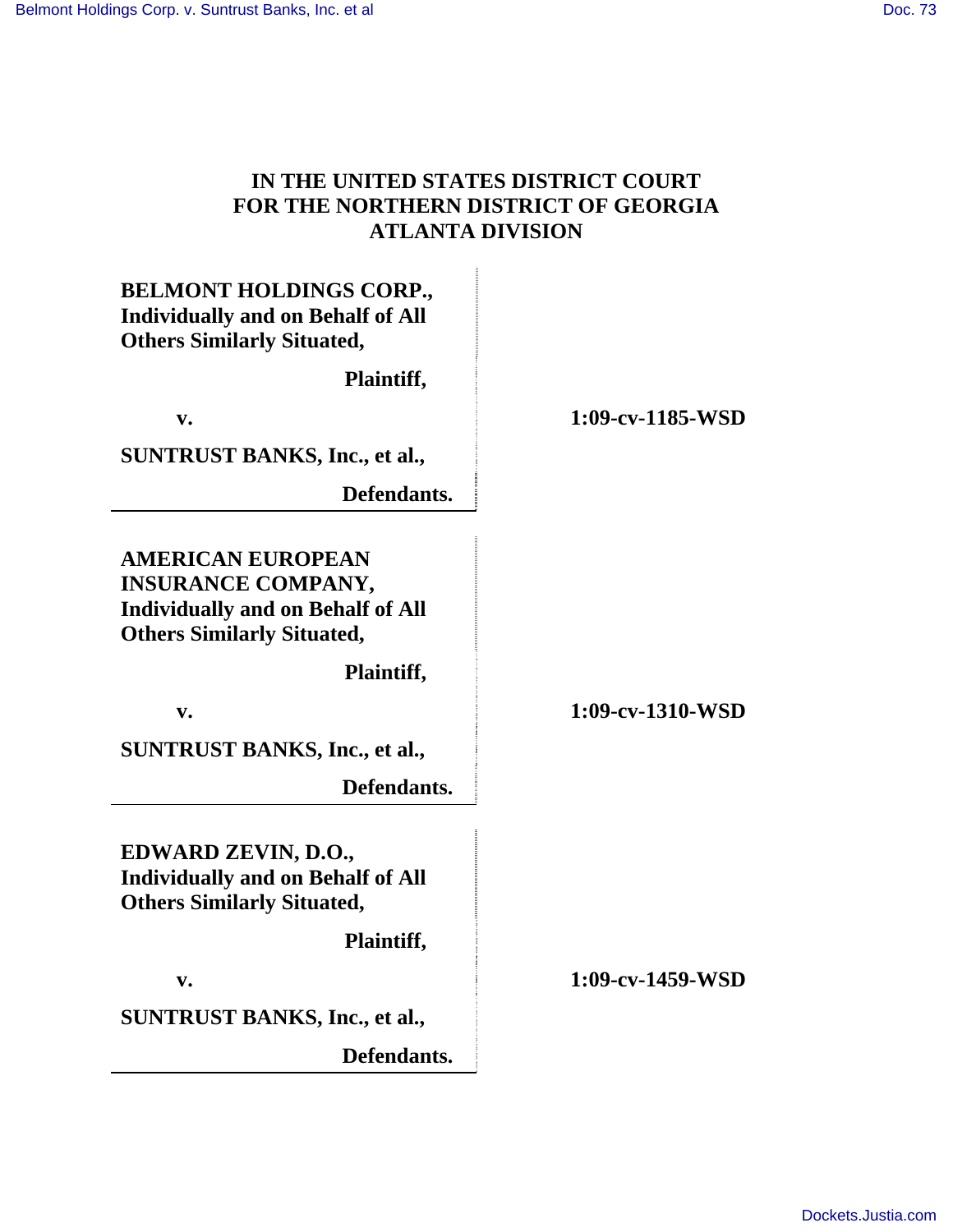#### **OPINION AND ORDER**

This matter is before the Court on American European Insurance Company's ("AEIC") Motion for Consolidation of Related Actions, Appointment as Lead Plaintiff and Approval of Lead and Liaison Counsel [59], Greek Catholic Union of the U.S.A.'s ("GCU") Motion for Appointment as Lead Plaintiff, Appointment of its Choice of Counsel and Consolidation of Related Actions [61], Belmont Holdings Corp.'s ("Belmont") Motion for Consolidation, Appointment as Lead Plaintiff and Approval of its Selection of Lead Counsel [62], and on GCU's Motion for Oral Argument on Competing Motions for Appointment of Lead Plaintiff [71].

#### **I. BACKGROUND**

Three class action lawsuits, Belmont Holding Corp. v. SunTrust Banks, Inc., No. 09-cv-1185; American European Insurance Co. v. SunTrust Banks, Inc., No. 09-cv-1310; and Zevin v. SunTrust Banks, Inc., No. 09-cv-1459, are pending before the Court. These actions are brought pursuant to Sections 11, 12(a)(2) and 15 of the Securities Act of 1933 (the "1933 Act"), 15 U.S.C. §§ 77k, 77l(a)(2) and 77o, on behalf of all persons who purchased SunTrust Capital IX 7.875% Trust Preferred Securities (the "Securities") of SunTrust Banks Inc. ("SunTrust") pursuant or traceable to a false and misleading registration statement and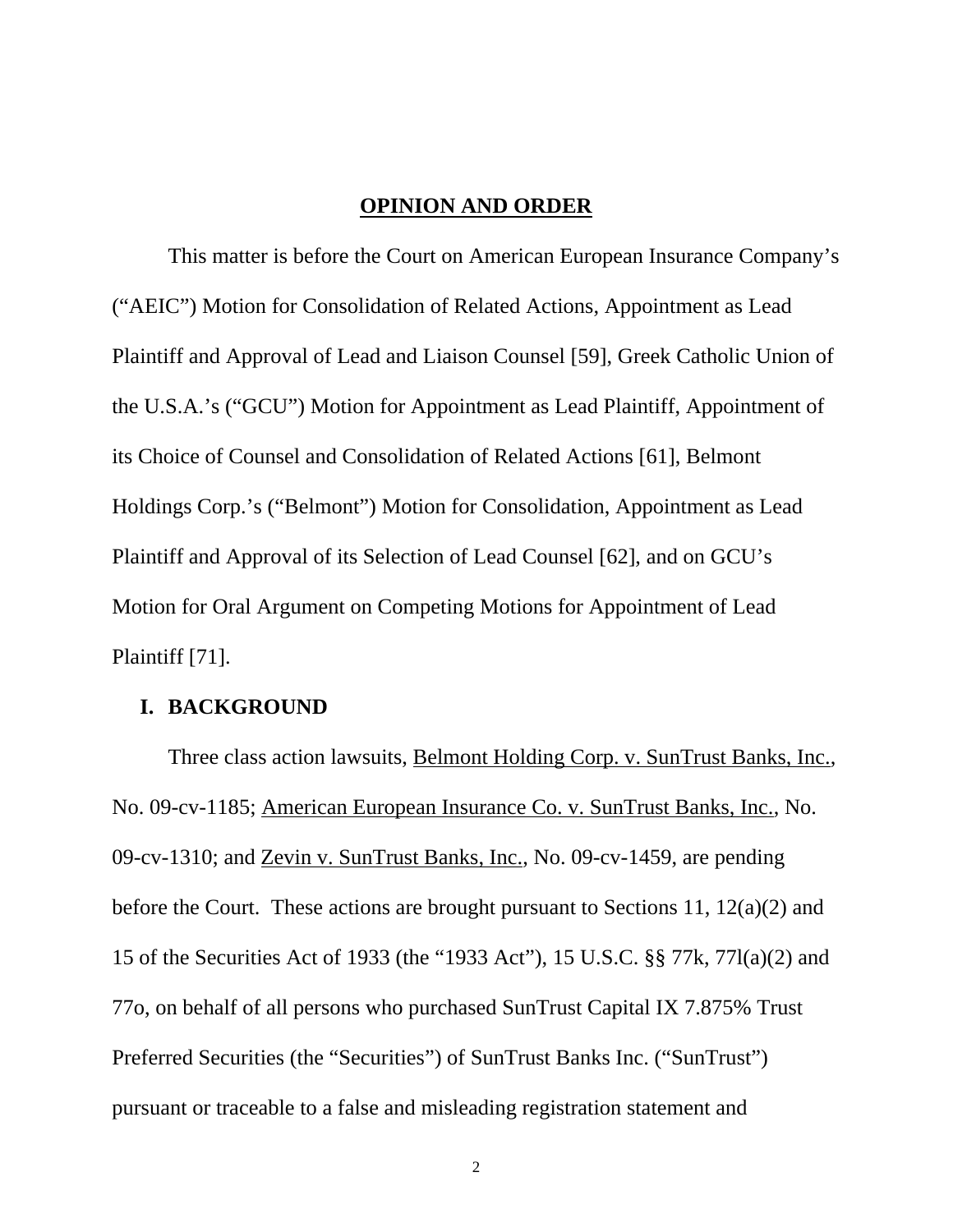prospectus (collectively, the "Registration Statement") issued in connection with the Company's February 2008 initial public offering of the Securities.

 Plaintiffs AEIC, Belmont and GCU each move the Court to consolidate these actions pursuant to Federal Rule of Civil Procedure 42. Plaintiffs each further move the Court to appoint each of them lead plaintiff pursuant to the Private Securities Litigation Reform Act of 1995 ("PSLRA"), 15 U.S.C. § 77z-1, and to approve their selection of lead counsel.

### **II. DISCUSSION**

## a. Consolidation of Actions under Rule 42

The parties having all moved for and agreed to consolidation of these actions, the cases were consolidated on August 27, 2009 [72]. The parties' present motions for consolidation are accordingly moot.

# b. Appointment of Lead Plaintiff

The PSLRA establishes procedures governing the appointment of a lead plaintiff in "each action arising under the [1933 Act] that is brought as a plaintiff class action pursuant to the Federal Rules of Civil Procedure." 15 U.S.C.  $\S 77z-1(a)(1)$  and  $(a)(3)(B)(i)$ . The procedures are straightforward.

First, the plaintiff who files the initial action must publish a notice to the class, within 20 days of filing the action, informing class members of their right to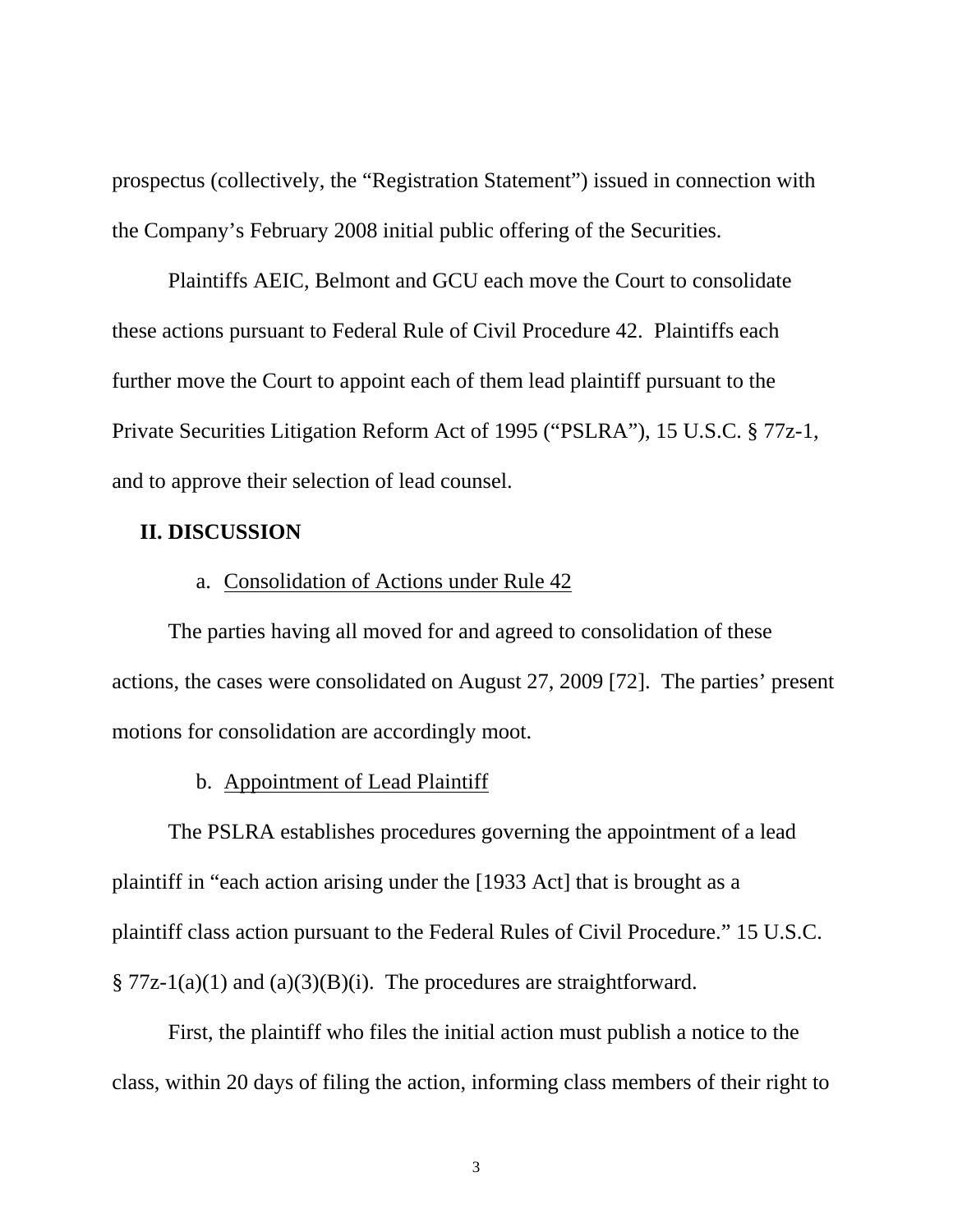file a motion for appointment as lead plaintiff. 15 U.S.C.  $\S 77z-1(a)(3)(A)(i)$ . Second, within 60 days after publication of the notice, any member of the purported class may move the Court to be appointed lead plaintiff. 15 U.S.C.  $\S 77z-1(a)(3)(A)(i)(II)$  and (B). Third, the PSLRA provides that within 90 days after publication of the notice, the Court shall consider any motion made by a purported class member and shall appoint as lead plaintiff the member or members of the class that the Court determines to be the most capable of adequately representing the interests of class members. 15 U.S.C.  $\S 77z-1(a)(3)(B)$ . In determining the "most adequate plaintiff," the PSLRA provides that:

[T]he court shall adopt a presumption that the most adequate plaintiff in any private action arising under this title is the person or group of persons that --

> (aa) has either filed the complaint or made a motion in response to a notice . . .

> (bb) in the determination of the court, has the largest financial interest in the relief sought by the class; and

> (cc) otherwise satisfies the requirements of Rule 23 of the Federal Rules of Civil Procedure.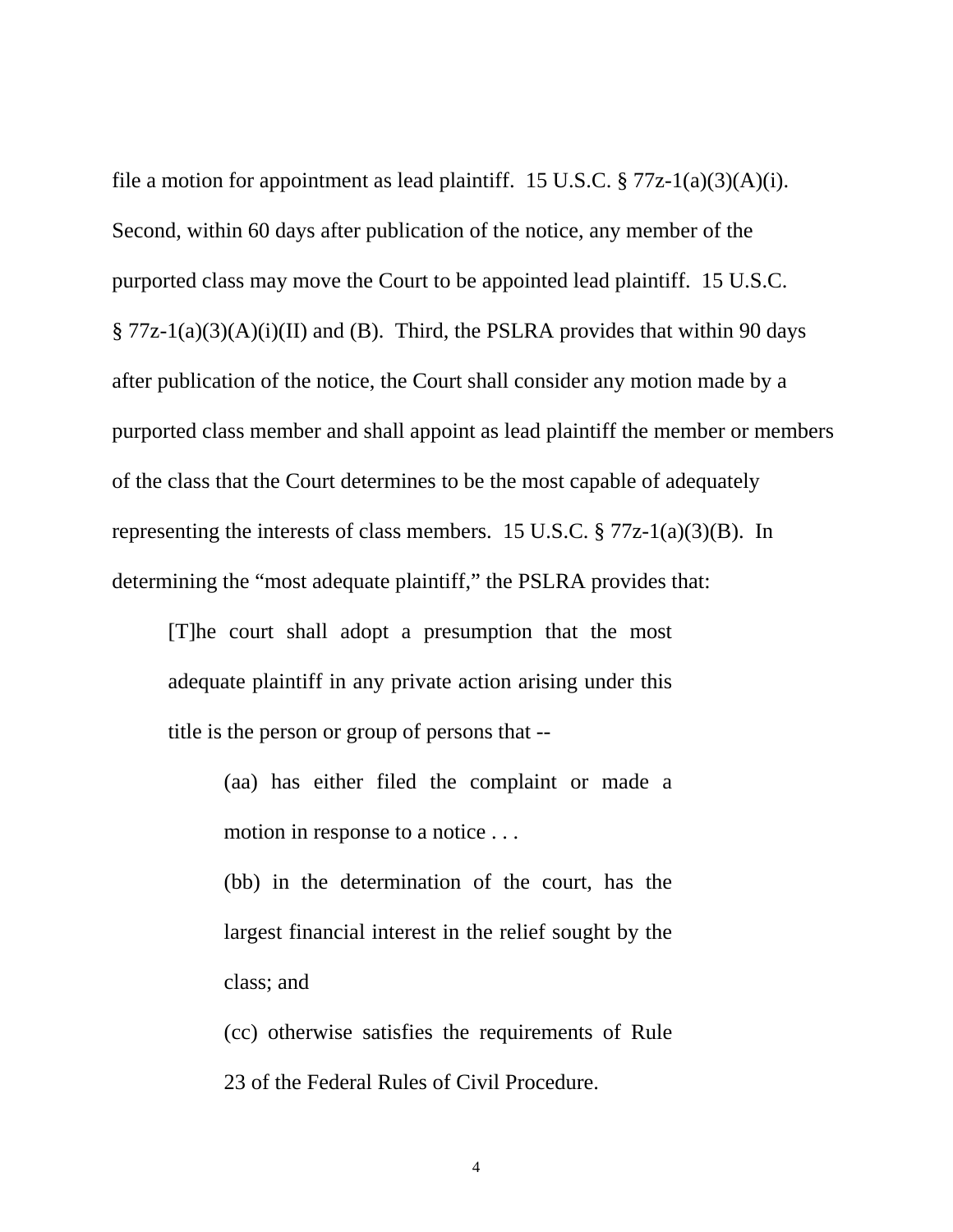15 U.S.C. § 77z-1(a)(3)(b)(iii)(I).

The PSLRA "sets up a rebuttable presumption that the plaintiff with the largest stake in the controversy will be the lead plaintiff." In re Cavanaugh, 306 F.3d 726,729 n.2 (9th Cir. 2002). "So long as the plaintiff with the largest losses satisfies the typicality and adequacy requirements, he is entitled to lead plaintiff status, even if the district court is convinced that some other plaintiff would do a better job." Id., 306 F.3d at 732. Furthermore, the PSLRA "favors institutional investors with large amounts at stake." Plymouth County Ret. Sys. v. Carter's, Inc., 2009 U.S. Dist. LEXIS 20582, at \*3 (N.D. Ga. 2009).

These provisions of the PSLRA are consistent with the class representative characteristics stated in Federal Rule of Civil Procedure 23, which require a class representative to have claims or defenses that are typical of the class and to be capable of fairly and adequately protecting the interests of the class. Fed. R. Civ. P. 23(a); see also Carter's, 2009 U.S. Dist. LEXIS 20582, at \*6 ("manifest intent of the PSLRA is to determine plaintiff most capable of pursuing the action and representing the interest of the class").

The process for the appointment of a lead plaintiff has been followed here. Notice to the class was timely published via GlobeNewswire on May 15, 2009, informing class members of their right to file a motion for appointment as lead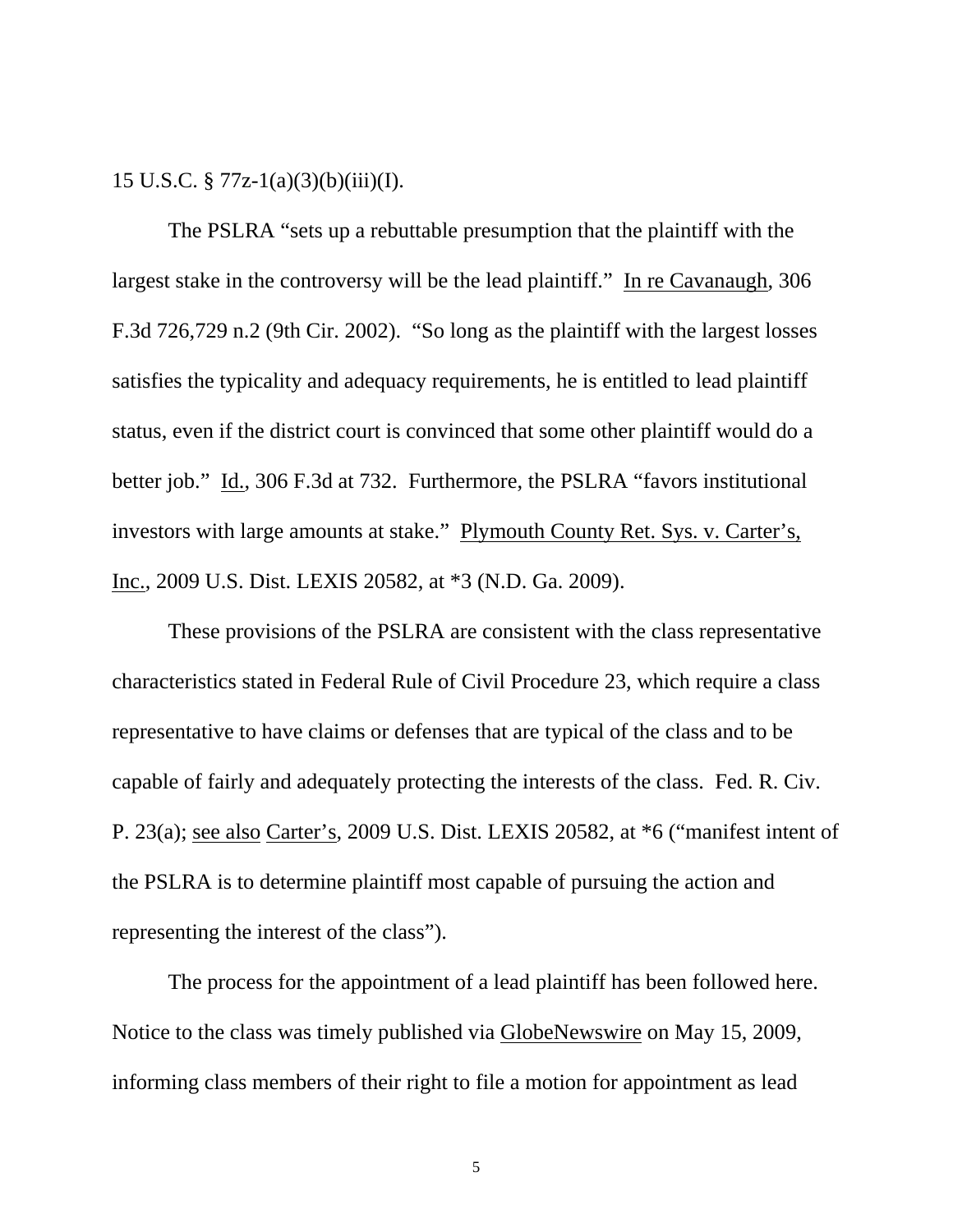plaintiff. AEIC, Belmont, and GCU each moved to be appointed. It is undisputed that Belmont alleges the largest sustained loss. Belmont claims a loss of \$1,272,000; GCU claims a sustained loss of \$234,000; and AEIC claims a sustained loss of \$31,000. With the largest financial interest in the relief sought by the class, Belmont is presumptively the lead plaintiff. 15 U.S.C. § 77z- $1(a)(3)(b)(iii)(I)(bb)$ . If Belmont otherwise satisfies the typicality and adequacy requirements of Rule 23, Belmont should serve as lead plaintiff. Id.; Cavanaugh, 306 F.3d at 732.

"Typicality exists when a plaintiff's injury arises from or is directly related to a wrong to a class, and that wrong includes the wrong to the plaintiff." Andrews v. AT&T Co., 95 F.3d 1014, 1022 (11th Cir. 1996). None of the persons seeking to be appointed lead plaintiff dispute that Belmont's claims are typical of the other class members because Belmont purchased Securities pursuant to the Registration Statement in the Offering.

To be appointed, Belmont must be an adequate representative. The adequacy requirement is satisfied if there is no conflict of interest between the representative and the class and if it is evident that the representative will adequately pursue prosecution of the lawsuit. Bostick v. SMH (US) Inc., 1998 LEXIS 18015, at \*10 (N.D. Ga. October 29, 1998). No one disputes that Belmont,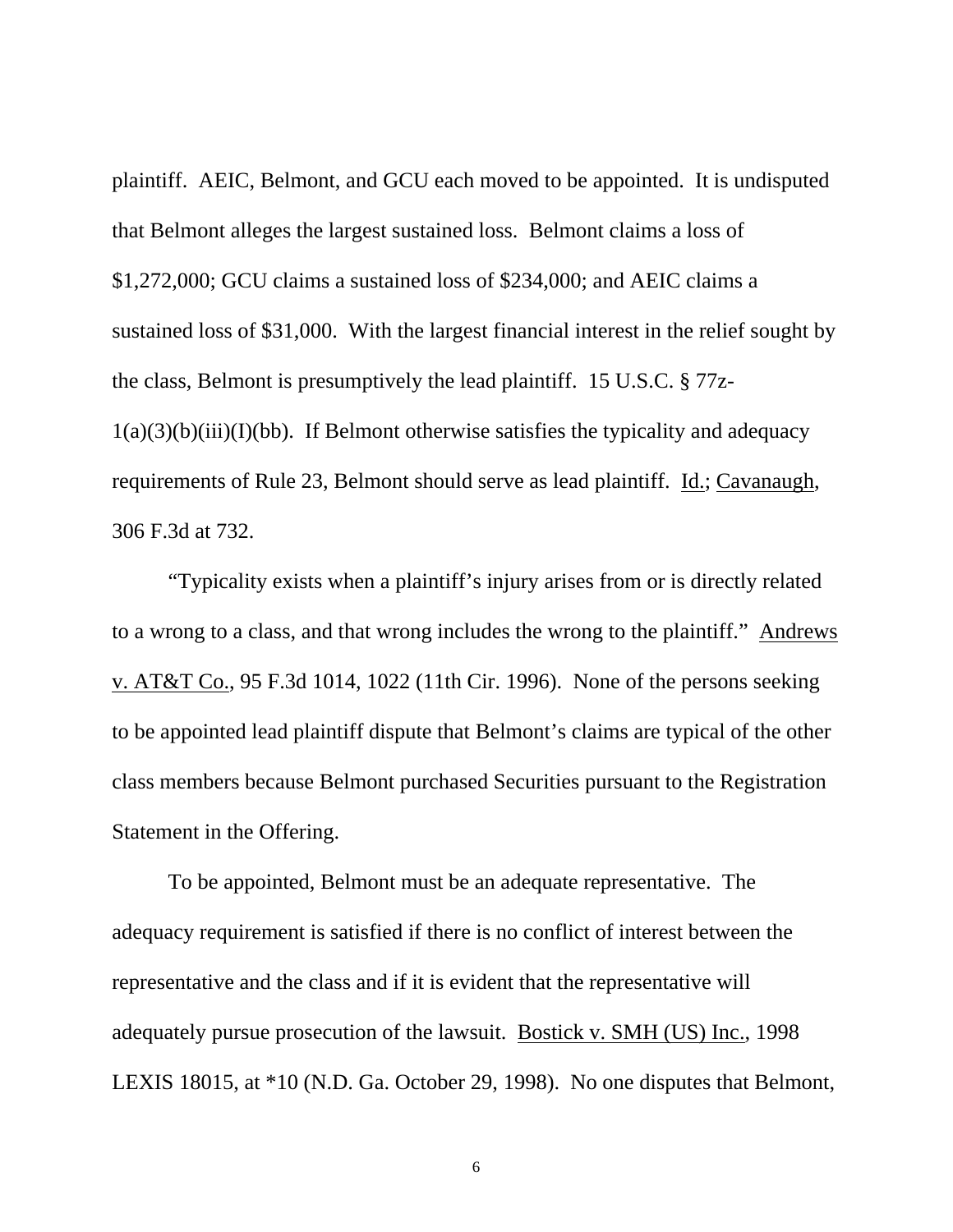an institutional investor, has the experience and resources to vigorously pursue the claims of the class.

To the extent that there is any opposition to Belmont's motion to be appointed lead plaintiff, it comes from GCU, which raises a number of concerns it argues indicate that Belmont is an inappropriate choice for lead plaintiff. To overcome the rebuttable presumption in favor of Belmont's lead plaintiff appointment, which arises because it has the largest financial interest in the relief sought by the class, proof is required to show that Belmont "will not fairly and adequately protect the interests of the class" or that Belmont "is subject to unique defenses that render [it] incapable of adequately representing the class." 15 U.S.C.  $\S 77z-1(a)(3)(b)(iii)(II)$ . GCU offers various observations that suggest that Belmont is not the preferred representative plaintiff, such as Belmont is not a "true" institutional investor, but a privately-held investment vehicle for an individual billionaire whose affairs are "clouded in secrecy," that Belmont sought lead plaintiff appointment in four other actions and is becoming a "professional plaintiff," and that Belmont is too enmeshed in other litigation to devote the attention necessary to adequately pursue this matter. GCU does not, however, offer any proof that Belmont is an inadequate or inappropriate representative. The evidence suggested does not indicate that Belmont has any conflicts of interest that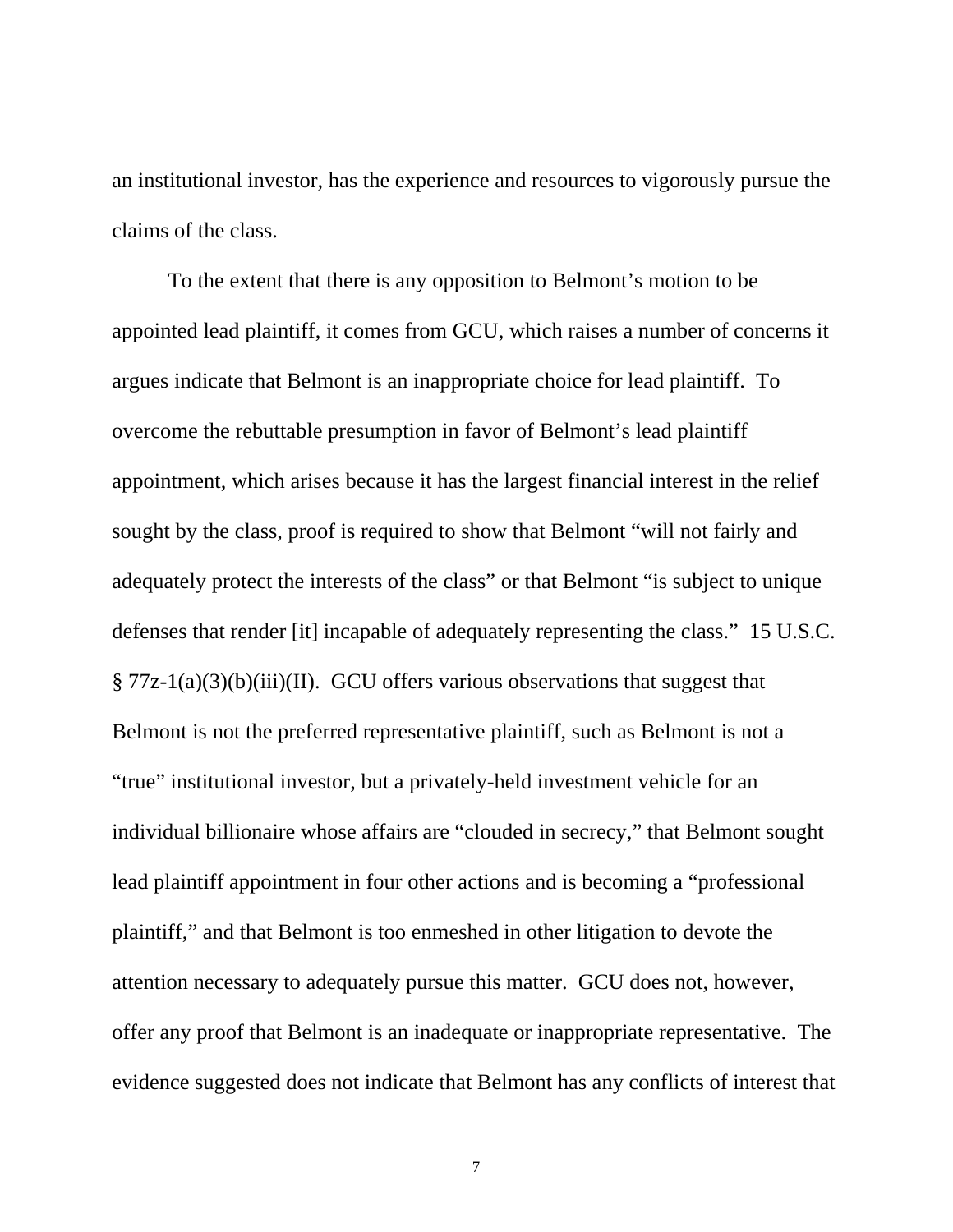render it incapable of fulfilling the fiduciary duty owed to the class. While the PSLRA bars a plaintiff from being designated as lead plaintiff if that plaintiff has been designated lead plaintiff in five (5) securities class actions suits within a three-year period, 15 U.S.C. § 78u-4(a)(3)(B)(vi), GCU concedes that Belmont is not now considered a "professional plaintiff." By GCU's admission, the bar does not apply.

The Court finds that Belmont meets the typicality and adequacy requirements of Rule 23, and appoints Belmont as lead plaintiff.

c. Approval of lead counsel

The PSLRA permits the lead plaintiff to select and retain lead counsel, subject to court approval. See 15 U.S.C.  $\S 77z-1(a)(3)(B)(v)$ . Belmont has selected Coughlin Stoia and Bernard Gross, of Coughlin Stoia Geller Rudman & Robbins LLP, to serve as lead counsel. Counsels' experience and ability are not disputed, and Court approves Belmont's choice of lead counsel.

### **III. CONCLUSION**

For the foregoing reasons,

**IT IS HEREBY ORDERED** that American European Insurance Company's Motion for Consolidation of Related Actions, Appointment as Lead Plaintiff and Approval of Lead and Liaison Counsel [59] is **DENIED**.